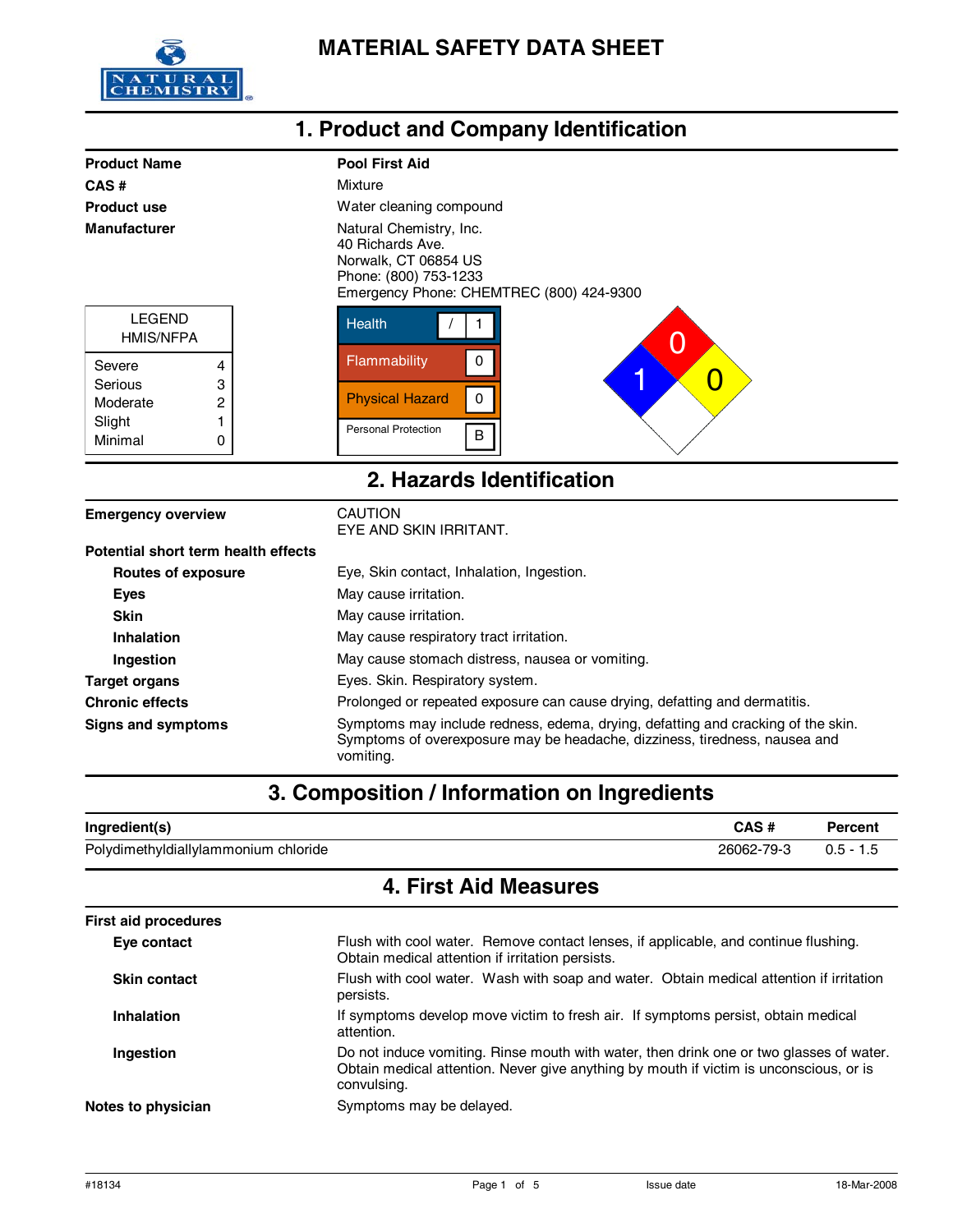General advice **If you feel unwell, seek medical advice (show the label where possible). Ensure that** medical personnel are aware of the material(s) involved, and take precautions to protect themselves. Show this safety data sheet to the doctor in attendance. Avoid contact with eyes and skin. Keep out of reach of children.

| <b>Flammable properties</b>                   | Not flammable by WHMIS/OSHA criteria.                                                                                                                                                                                                                                                                                                                    |  |
|-----------------------------------------------|----------------------------------------------------------------------------------------------------------------------------------------------------------------------------------------------------------------------------------------------------------------------------------------------------------------------------------------------------------|--|
| <b>Extinguishing media</b>                    |                                                                                                                                                                                                                                                                                                                                                          |  |
| Suitable extinguishing media                  | Dry chemical, CO2, water spray or regular foam.                                                                                                                                                                                                                                                                                                          |  |
| Unsuitable extinguishing media Not available  |                                                                                                                                                                                                                                                                                                                                                          |  |
| <b>Protection of firefighters</b>             |                                                                                                                                                                                                                                                                                                                                                          |  |
| Specific hazards arising from<br>the chemical | Not available                                                                                                                                                                                                                                                                                                                                            |  |
| Protective equipment for<br>firefighters      | Firefighters should wear full protective clothing including self contained breathing<br>apparatus.                                                                                                                                                                                                                                                       |  |
| <b>Hazardous combustion products</b>          | May include and are not limited to: Oxides of carbon.                                                                                                                                                                                                                                                                                                    |  |
| <b>Explosion data</b>                         |                                                                                                                                                                                                                                                                                                                                                          |  |
| Sensitivity to mechanical<br>impact           | Not available                                                                                                                                                                                                                                                                                                                                            |  |
| Sensitivity to static discharge               | Not available                                                                                                                                                                                                                                                                                                                                            |  |
|                                               | 6. Accidental Release Measures                                                                                                                                                                                                                                                                                                                           |  |
| <b>Personal precautions</b>                   | Keep unnecessary personnel away. Do not touch or walk through spilled material. Do<br>not touch damaged containers or spilled material unless wearing appropriate protective<br>clothing. Keep people away from and upwind of spill/leak.                                                                                                                |  |
| <b>Methods for containment</b>                | Stop leak if you can do so without risk. Prevent entry into waterways, sewers,<br>basements or confined areas.                                                                                                                                                                                                                                           |  |
| Methods for cleaning up                       | Before attempting clean up, refer to hazard data given above. Small spills may be<br>absorbed with non-reactive absorbent and placed in suitable, covered, labelled<br>containers. Prevent large spills from entering sewers or waterways. Contact emergency<br>services and supplier for advice. Never return spills in original containers for re-use. |  |
|                                               | 7. Handling and Storage                                                                                                                                                                                                                                                                                                                                  |  |
| <b>Handling</b>                               | Use good industrial hygiene practices in handling this material.                                                                                                                                                                                                                                                                                         |  |

### **5. Fire Fighting Measures**

## **8. Exposure Controls / Personal Protection**

**Storage** Keep out of reach of children. Store in a closed container away from incompatible

materials.

| <b>Exposure limits</b>               |                                                                                                                                                                                |  |
|--------------------------------------|--------------------------------------------------------------------------------------------------------------------------------------------------------------------------------|--|
| Ingredient(s)                        | <b>Exposure Limits</b>                                                                                                                                                         |  |
| Polydimethyldiallylammonium chloride | <b>ACGIH-TLV</b>                                                                                                                                                               |  |
|                                      | Not established                                                                                                                                                                |  |
|                                      | <b>OSHA-PEL</b>                                                                                                                                                                |  |
|                                      | Not established                                                                                                                                                                |  |
| <b>Engineering controls</b>          | General ventilation normally adequate.                                                                                                                                         |  |
| Personal protective equipment        |                                                                                                                                                                                |  |
| Eye / face protection                | Wear safety glasses with side shields.                                                                                                                                         |  |
| <b>Hand protection</b>               | Rubber gloves. Confirm with a reputable supplier first.                                                                                                                        |  |
| Skin and body protection             | As required by employer code.                                                                                                                                                  |  |
| <b>Respiratory protection</b>        | Where exposure guideline levels may be exceeded, use an approved NIOSH respirator.                                                                                             |  |
| General hygiene considerations       | Handle in accordance with good industrial hygiene and safety practice. When using do<br>not eat or drink. Wash hands before breaks and immediately after handling the product. |  |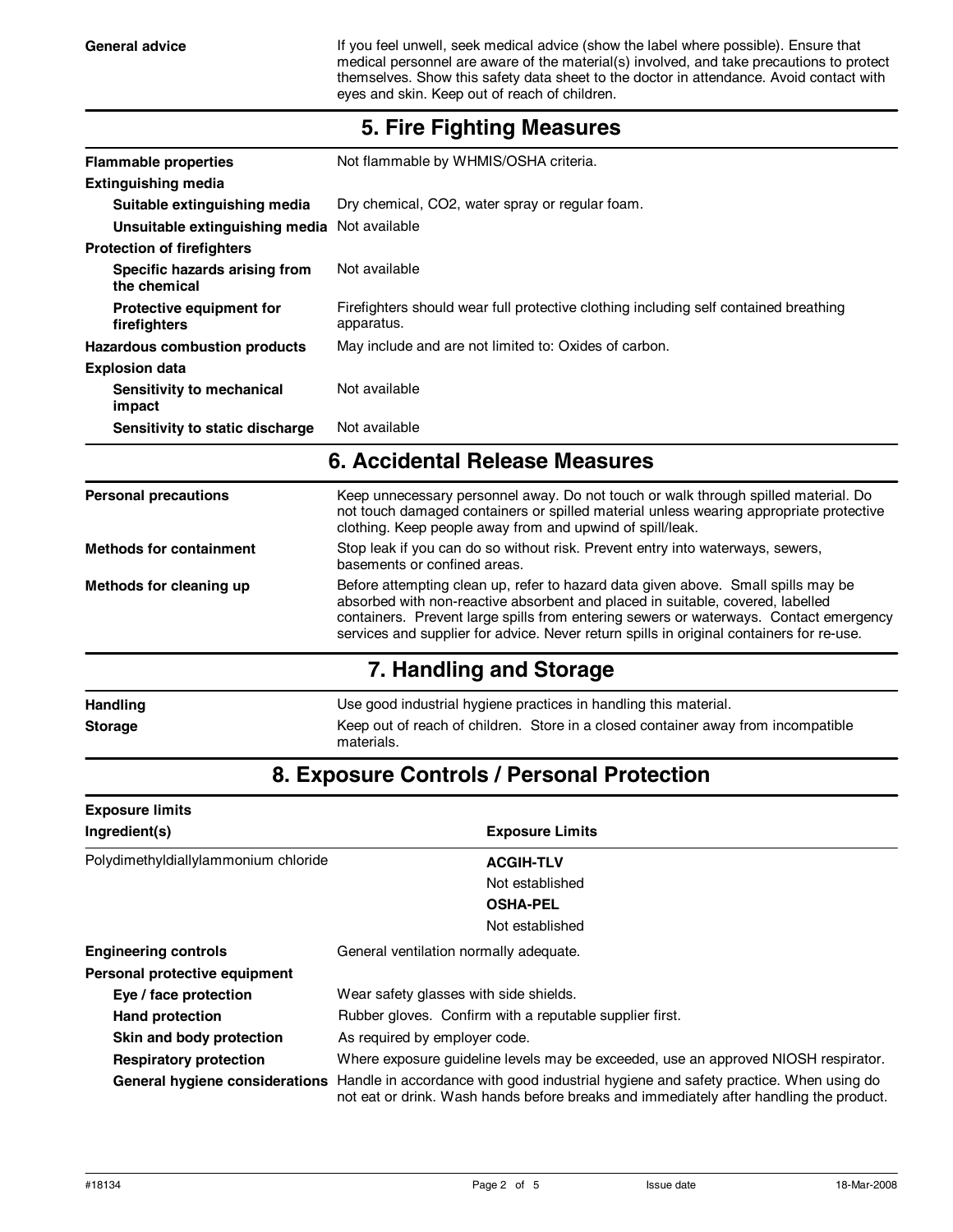## **9. Physical & Chemical Properties**

| Appearance                                        | Not available |
|---------------------------------------------------|---------------|
| Color                                             | dark amber    |
| Form                                              | Liquid        |
| Odor                                              | Slight        |
| <b>Odor threshold</b>                             | Not available |
| <b>Physical state</b>                             | Liquid        |
| pH                                                | $8 - 9$       |
| <b>Melting point</b>                              | Not available |
| <b>Freezing point</b>                             | Not available |
| <b>Boiling point</b>                              | Not available |
| <b>Flash point</b>                                | Not available |
| <b>Evaporation rate</b>                           | Not available |
| Flammability limits in air, lower, %<br>by volume | Not available |
| Flammability limits in air, upper, %<br>by volume | Not available |
| Vapor pressure                                    | Not available |
| Vapor density                                     | Not available |
| <b>Specific gravity</b>                           | 1.012         |
| <b>Octanol/water coefficient</b>                  | Not available |
| Solubility (H2O)                                  | miscible      |
| Auto-ignition temperature                         | Not available |
| <b>Percent volatile</b>                           | Not available |

## **10. Chemical Stability & Reactivity Information**

| <b>Chemical stability</b>          | Stable under recommended storage conditions.                                           |
|------------------------------------|----------------------------------------------------------------------------------------|
| <b>Conditions to avoid</b>         | Do not mix with other chemicals.                                                       |
| Incompatible materials             | Acids, Oxidizers.                                                                      |
|                                    | Hazardous decomposition products May include and are not limited to: Oxides of carbon. |
| Possibility of hazardous reactions | Hazardous polymerization does not occur.                                               |

## **11. Toxicological Information**

| <b>Component analysis - LC50</b>      |                                                         |  |
|---------------------------------------|---------------------------------------------------------|--|
| Ingredient(s)                         | <b>LC50</b>                                             |  |
| Polydimethyldiallylammonium chloride  | Not available                                           |  |
| <b>Component analysis - Oral LD50</b> |                                                         |  |
| Ingredient(s)                         | <b>LD50</b>                                             |  |
| Polydimethyldiallylammonium chloride  | 3000 mg/kg rat; 1720 mg/kg mouse; 3250 mg/kg guinea pig |  |
| <b>Effects of acute exposure</b>      |                                                         |  |
| Eye                                   | May cause irritation.                                   |  |
| <b>Skin</b>                           | May cause irritation.                                   |  |
| <b>Inhalation</b>                     | May cause respiratory tract irritation.                 |  |
| Ingestion                             | May cause stomach distress, nausea or vomiting.         |  |
| <b>Sensitization</b>                  | Non-hazardous by WHMIS/OSHA criteria.                   |  |
| <b>Chronic effects</b>                | Non-hazardous by WHMIS/OSHA criteria.                   |  |
| Carcinogenicity                       | Non-hazardous by WHMIS/OSHA criteria.                   |  |
| <b>Mutagenicity</b>                   | Non-hazardous by WHMIS/OSHA criteria.                   |  |
| Reproductive effects                  | Non-hazardous by WHMIS/OSHA criteria.                   |  |
| <b>Teratogenicity</b>                 | Non-hazardous by WHMIS/OSHA criteria.                   |  |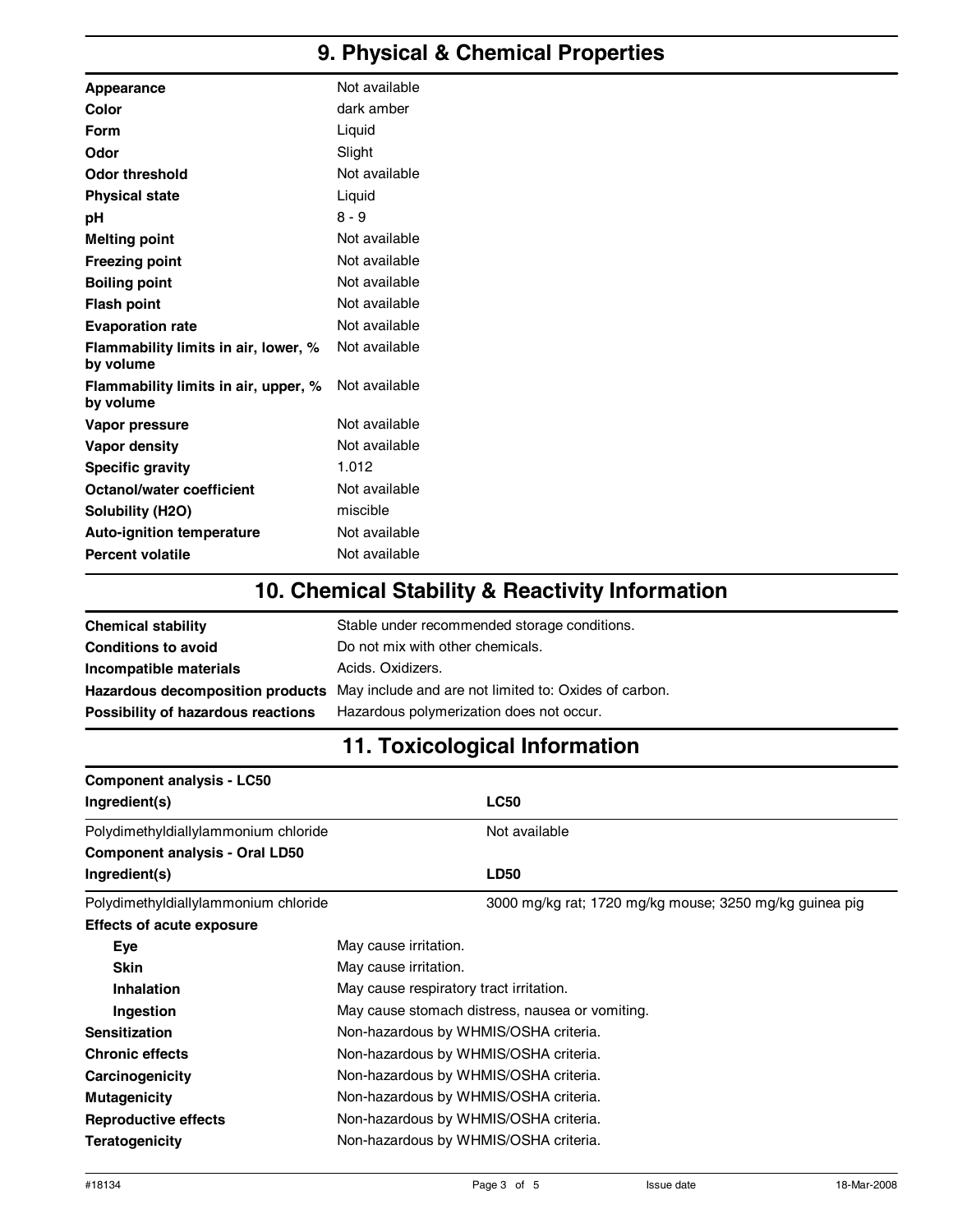### **12. Ecological Information**

| <b>Ecotoxicity</b>               | Not available |
|----------------------------------|---------------|
| <b>Environmental effects</b>     | Not available |
| <b>Aquatic toxicity</b>          | Not available |
| Persistence / degradability      | Not available |
| Bioaccumulation / accumulation   | Not available |
| <b>Partition coefficient</b>     | Not available |
| Mobility in environmental media  | Not available |
| <b>Chemical fate information</b> | Not available |
|                                  |               |

## **13. Disposal Considerations**

| Waste codes                              | Not available                                                                    |
|------------------------------------------|----------------------------------------------------------------------------------|
| <b>Disposal instructions</b>             | Review federal, provincial, and local government requirements prior to disposal. |
| Waste from residues / unused<br>products | Not available                                                                    |
| Contaminated packaging                   | Not available                                                                    |

### **14. Transport Information**

#### **Department of Transportation (DOT)**

Not regulated as dangerous goods.

#### **Transportation of Dangerous Goods (TDG)**

Not regulated as dangerous goods.

### **15. Regulatory Information**

| Canadian federal regulations                         | This product has been classified in accordance with the hazard criteria of the Controlled<br>Products Regulations and the MSDS contains all the information required by the<br><b>Controlled Products Regulations.</b> |
|------------------------------------------------------|------------------------------------------------------------------------------------------------------------------------------------------------------------------------------------------------------------------------|
| US Federal regulations                               | This product is a "Hazardous Chemical" as defined by the OSHA Hazard<br>Communication Standard, 29 CFR 1910.1200.                                                                                                      |
| According to Additional Health Administration (AOHA) |                                                                                                                                                                                                                        |

#### **Occupational Safety and Health Administration (OSHA)**

**29 CFR 1910.1200 hazardous chemical** Yes

#### **Superfund Amendments and Reauthorization Act of 1986 (SARA)**

| <b>Hazard categories</b>                     | Immediate Hazard - Yes<br>Delayed Hazard - No<br>Fire Hazard - No<br>Pressure Hazard - No<br>Reactivity Hazard - No |
|----------------------------------------------|---------------------------------------------------------------------------------------------------------------------|
| Section 302 extremely<br>hazardous substance | No                                                                                                                  |
| Section 311 hazardous chemical Yes           |                                                                                                                     |
| Clean Air Act (CAA)                          | Not available                                                                                                       |
| Clean Water Act (CWA)                        | Not available                                                                                                       |
| Safe Drinking Water Act (SDWA)               | Not available                                                                                                       |
| Drug Enforcement Agency (DEA)                | Not available                                                                                                       |
| <b>Food and Drug Administration</b><br>(FDA) | Not available                                                                                                       |
| <b>WHMIS status</b>                          | Controlled                                                                                                          |
| <b>WHMIS classification</b>                  | Class D - Division 2B                                                                                               |